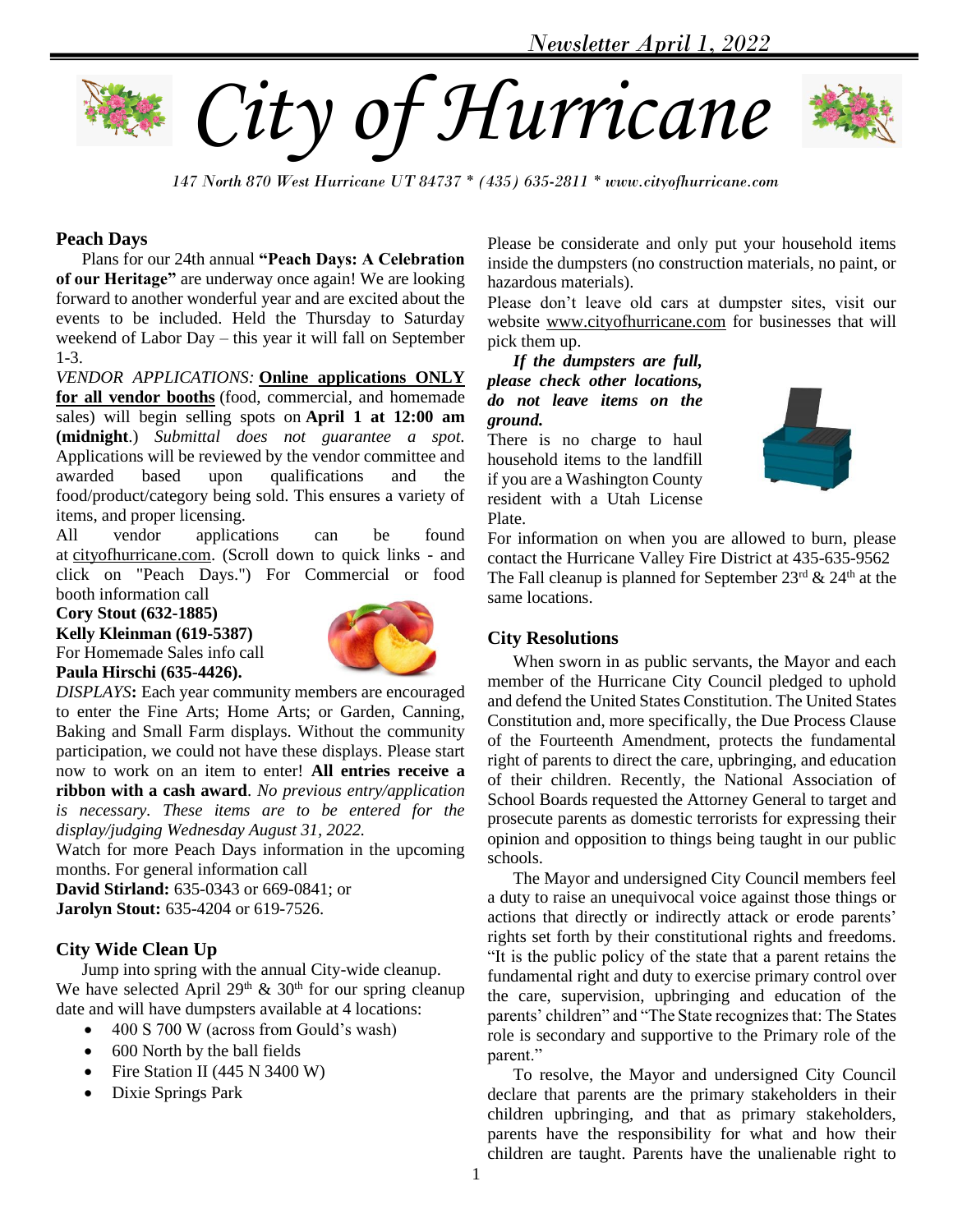participate in the political process on behalf of their children. All parties should seek partnership in ensuring the safety and proper education of our children.

The official resolution can be found on [www.cityofhurricane.com](http://www.cityofhurricane.com/) along with other resolutions and information about upcoming City Council meetings.

# **Easter Egg Hunt**



 Parents! Grandparents! Bring your little ones for the annual Easter Egg Hunt on **Saturday, April 16th**. The Easter Egg Hunt will be held at Three Falls Park, 889 South 700 West (off 700 West just South of Three Falls Elementary). This fun event is open to **children** ages 12 and under**. One adult per child** will be permitted to accompany kids in the 0 to 2 age group. *Please be aware, absolutely NO ADULTS will be permitted to enter the egg-hunt areas for children ages 3 and up*! The fun begins **at 9:00 AM**!! Bring your baskets and come early!

## **Water Department**

 The Water Department would like to thank the public for keeping the sidewalks clear of water during the cold months. There was noticeably less ice on the sidewalks this winter.

 With spring in the air, it is nice to get outside and work in the yard. With your spring cleaning this year we are requesting that you clean the trash and debris from around the water meter barrel so it will be easy to access if necessary. This is very much appreciated by our meter reader.

If you are having trouble with your water pressure, a likely culprit may be your Pressure Reducing Valve (PRV). There is a FAQ sheet on the city website at [www.cityofhurricane.com/193/Water-Irrigation](http://www.cityofhurricane.com/193/Water-Irrigation) with more information about PRV's. As a reminder, if you have an outside watering system connected to the culinary water, you are required to have a backflow device installed to prevent bacteria from entering into the main distribution system.

 We appreciate the efforts of our community to conserve water. We need to be mindful of using our water resources wisely. Remember, *outside watering restrictions go into effect on June 1st and will continue through September 30th .* **No outside watering is permitted between the hours of 10:00 am and 8:00 pm during this period, except for large agricultural users.**

## **Police Department**

*Off-Highway Vehicles*

 As the weather warms up, we see an increase in offhighway vehicle (OHV) use. All OHV riders should be familiar with State laws and the City ordinance pertaining to OHV operation. We ask that OHV users ride safely and wear proper safety equipment. Sadly, every year our officers have to respond to multiple accidents involving OHV's. These accidents frequently involve significant and even lifethreatening injuries. Please use sound judgment and exercise caution anytime you operate an off-highway vehicle. *Road Respect*

 The Police Department would like to draw attention to the importance of sharing the road and respecting other users. Motorists and bicyclists need to respect each other's rights to use the roadways and shoulders. Travel lanes are designated for vehicle traffic and cyclists need to respect this

space for motorists. However, the shoulder is designated for use by cyclists and drivers need to respect this. Working together we can create a safe environment for both motorists and cyclists. We ask that motorists *and* cyclists maintain a 3-foot separation to help ensure each other's safety. In areas with a



narrow shoulder, we ask cyclists to ride single-file to avoid encroaching on travel lanes. Cyclists should *not* expect traffic to move over into oncoming travel lanes to pass them. We ask motorists to use caution in areas with a narrow shoulder and give cyclists as much clearance as possible. Hurricane is a popular cycling destination and competition venue and we want to be known as a community that works together to ensure the mutual safety of motorists and cyclists – both locals and visitors.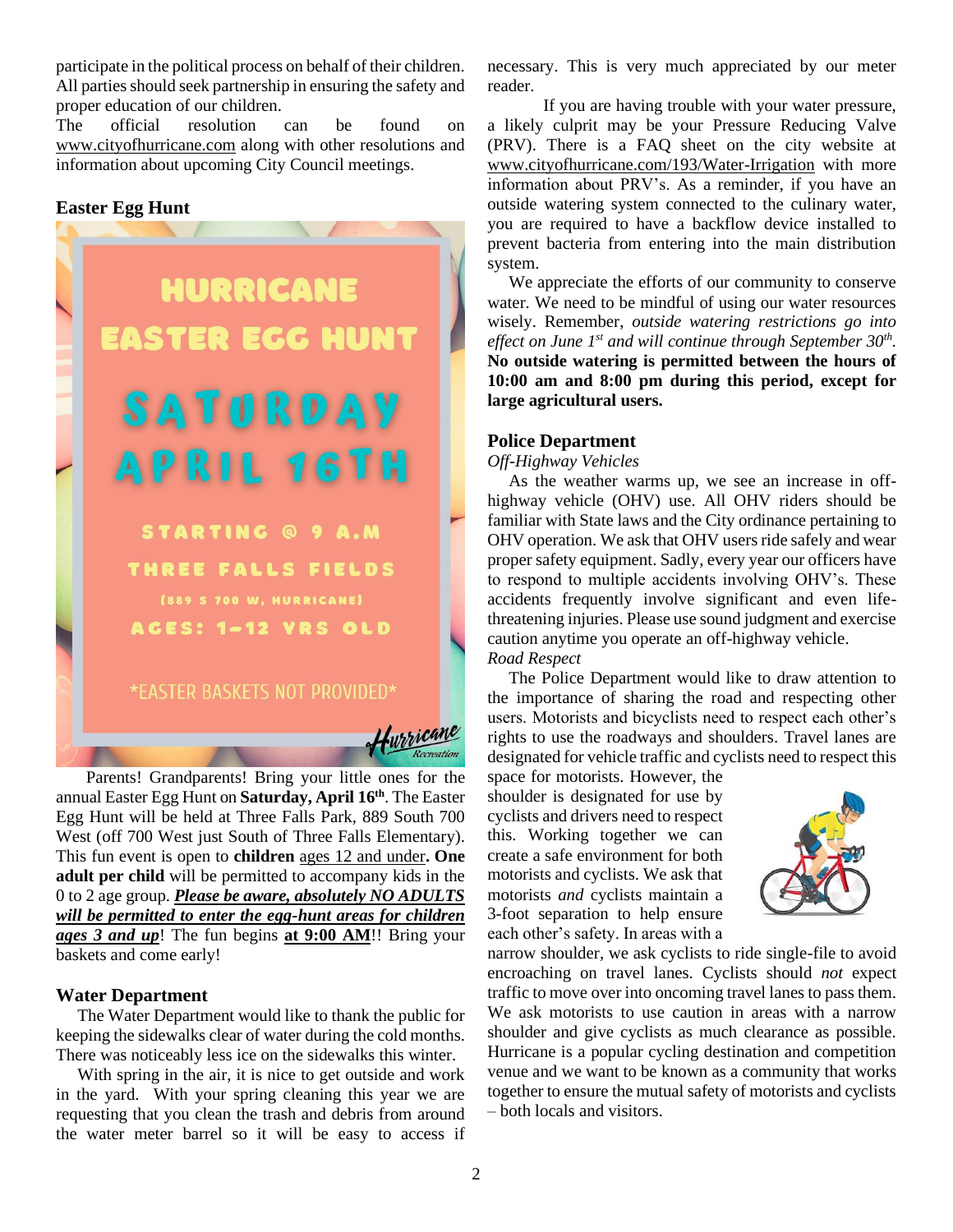### *Right Turn on Red Light*

 Our patrol officers are seeing an increase in motorists making right turns at an intersection on a red light *without* stopping. State law requires drivers to *come to a complete stop at a red light* even when making a right turn. *After* making a complete stop, *if traffic permits*, drivers may proceed to make a right turn at most intersections. Our officers will be paying special attention to these red-light violations. Please obey all traffic laws and drive safely!

#### **Animal Control**

 Temperatures outside are soon to be reaching into the 100's. All of us will be seeking methods to keep ourselves cool. Please be mindful of your pets as well. A doghouse sitting out in the middle of the yard or inside a chain link kennel in the hot sun is not adequate shade for your dog. Given the opportunity your dog would seek more shade than that. Adding a tarp to the top of your dog's kennel, or moving your dog house under a shady tree are simple ways to ensure your pet will not be overcome by heatstroke. Also be sure there is plenty of FRESH cold water available to them at all times. Take steps to ensure that their bowl or bucket will not be overturned leaving your dog high and dry during the hottest part of the day.

 We will be starting to receive complaints regarding dogs locked inside cars during the heat of the day. On a 75 degree day, or above, the temperature in a car parked in the sun will climb to 130 degrees in 30 minutes, even with the windows slightly cracked. Then there are the dogs left in the back of pickup trucks with nowhere to go for shade and burning their feet on the metal truck bed. Too many dogs a year are subjected to burns on their pads from this practice, as well as being walked on the hot asphalt and sidewalks.

 Spring is the time for kittens. Please help prevent unwanted litters by spaying and neutering your pets. For more information on a low cost spay/neuter clinic in the area, please call the shelter at (435) 635-8314. If you should locate a litter of kittens, please leave them where they are found and do not touch them. Remember: Mother



knows best. You cannot replace a mother cat's instinctive care. Plus, neonatal kittens (kittens 4 weeks old and younger) need round-the-clock care to survive—which is challenging for humans to provide. These kittens are unweaned, meaning they still rely on their mother's milk. The kittens should be watched to ensure mom is caring for them, if they are healthy and clean continue to leave them where they were located. If after some time you do not see a mother cat, they look ill, unhealthy, or sick please contact Animal Control with their location.

 Remember when out at the park with your family, dogs are only allowed in the dog park located at Stout Park and the dog park at Dixie Springs Park. Dogs can be walked on leash in Dixie Springs Park, as well as Grandpa's Pond Park.

These are the ONLY two parks' dogs are allowed. The dogs must remain leashed at all times and stay on the pathways. Dogs are NOT allowed to run off leash in any of our city parks, and this practice will put you at risk of a citation by an Officer.



### **Parks Department**

 Hurricane City is home to mild winters and sunshine throughout most of the year, making outdoor recreation a way of life. Parks promote this way of life and are a welcoming resource to the community. Our parks offer amenities such as; open space, picnic areas, play structures, splash pads and ball fields. However, new residents and those who have lived in the area for a while may not be familiar with where all the parks are and their specific amenities. To learn more about these parks, their location and amenities please go to [www.cityofhurricane.com.](http://www.cityofhurricane.com/)

## **Let's get out there and enjoy these beautiful green spaces!**

 Our goal is to ensure a safe, family friendly and enjoyable experience for all guests. For your safety and for the safety of others, please observe the following splash pad rules: General Splash Pad Rules:



- 1. All general park rules apply.
- 2. In an effort to conserve water, the water for the Splash Pad re-circulates so: "For Your Safety" Please Do Not change diapers on or near the Splash Pad. Diaper changing tables are provided in the restrooms.
- 3. Children who are not toilet trained must wear tightly fitting plastic pants and a swim diaper.
- 4. No running or rough play is permitted.
- 5. The Splash Pad area is designed for the water features and is not designed for the use of skateboards, rollerblades, bicycles, and scooters. All are prohibited in the Splash Pad area.
- 6. Picnic tables around the splash pad area are for your use, no food or beverages are allowed on the actual Splash Pad area.
- 7. Water balloons, balls, and toys are many times fun things to play with while in the water, but we ask that you refrain from using these things in the Splash Pad area because they plug the filtering system.
- 8. Glass containers of any kind are prohibited.
- 9. And most importantly, PLEASE HAVE FUN and MAKE IT A SPLASH!